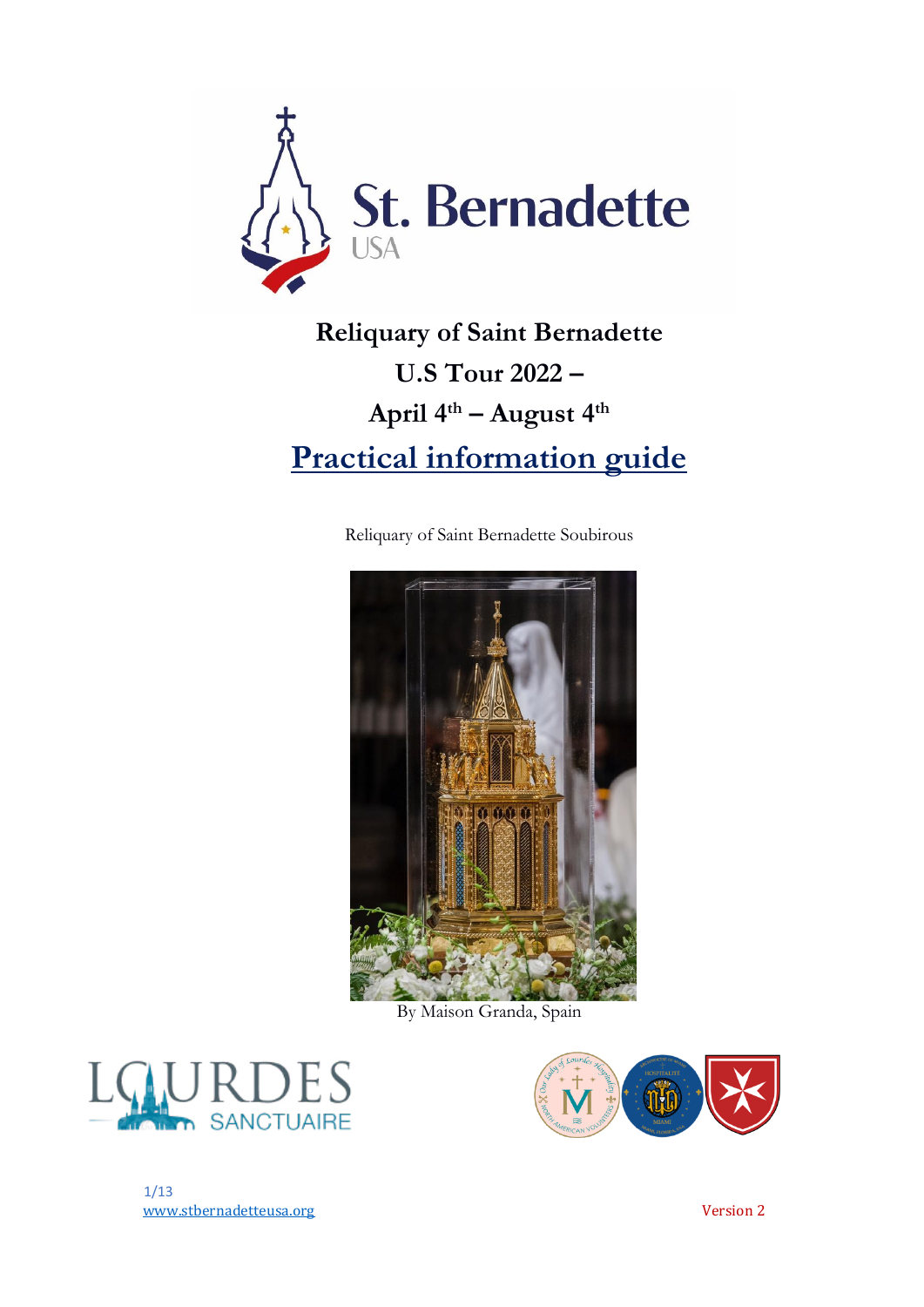## **The Relics**

On **18th April 1925,** forty-six years after her death, the body of Bernadette SOUBIROUS was exhumed so that relics could be retrieved.

This mission was entrusted to Doctors COMTE and TALON. Doctor COMTE took the first samples from the body which "was of a soft and almost normal consistency", he wrote in 1928 in the Bulletin of the Medical Association at Our Lady of Lourdes.

On 14th June 1925, Pius XI proclaimed Bernadette SOUBIROUS "Blessed". Her body was then transferred to its current shrine in Nevers on **18th July 1925.**

On **8 th December 1933**, Pope Pius XI canonised Saint Bernadette, and her feast day is celebrated on **16th April** in the United State.

The "Original Acts", preserved in the Archives of Nevers and written in Latin, indicate that taken for the relics were:

- A fragment of the  $5<sup>th</sup>$  rib
- A fragment of the  $6<sup>th</sup>$  rib
- The kneecaps
- A sample of muscle, from the external part of the right femur
- Lots of hair
- And various fragments which came from muscles and skin

The conservation and attribution of these relics were entrusted to the Congregation of the Sisters of Charity of Nevers, under the vigilance of the Bishop of Nevers.

These relics were given, in the form of *ex-carne* or ex-*ossibus* fragments, by the Sisters of Nevers, to various houses of their Congregation.

The relic in the reliquary, which is travelling through France and abroad, is an *ex-carne* relic, given to the Congregation of the Missionaries of the Immaculate Conception (Fathers of Garaison), founded in 1836. A From 1866, it was this congregation which managed the Sanctuary of Lourdes, at the request of Mgr. Laurence, Bishop of Tarbes.

In 2018, the Very Reverend Father Horacio BRITO, Superior General of the Missionaries of the Immaculate Conception entrusted this relic to the Sanctuary of Lourdes. It is now in the reliquary made in Spain by the Maison Granda workshop. This reliquary was solemnly unveiled in Lourdes on **30th May 2019.**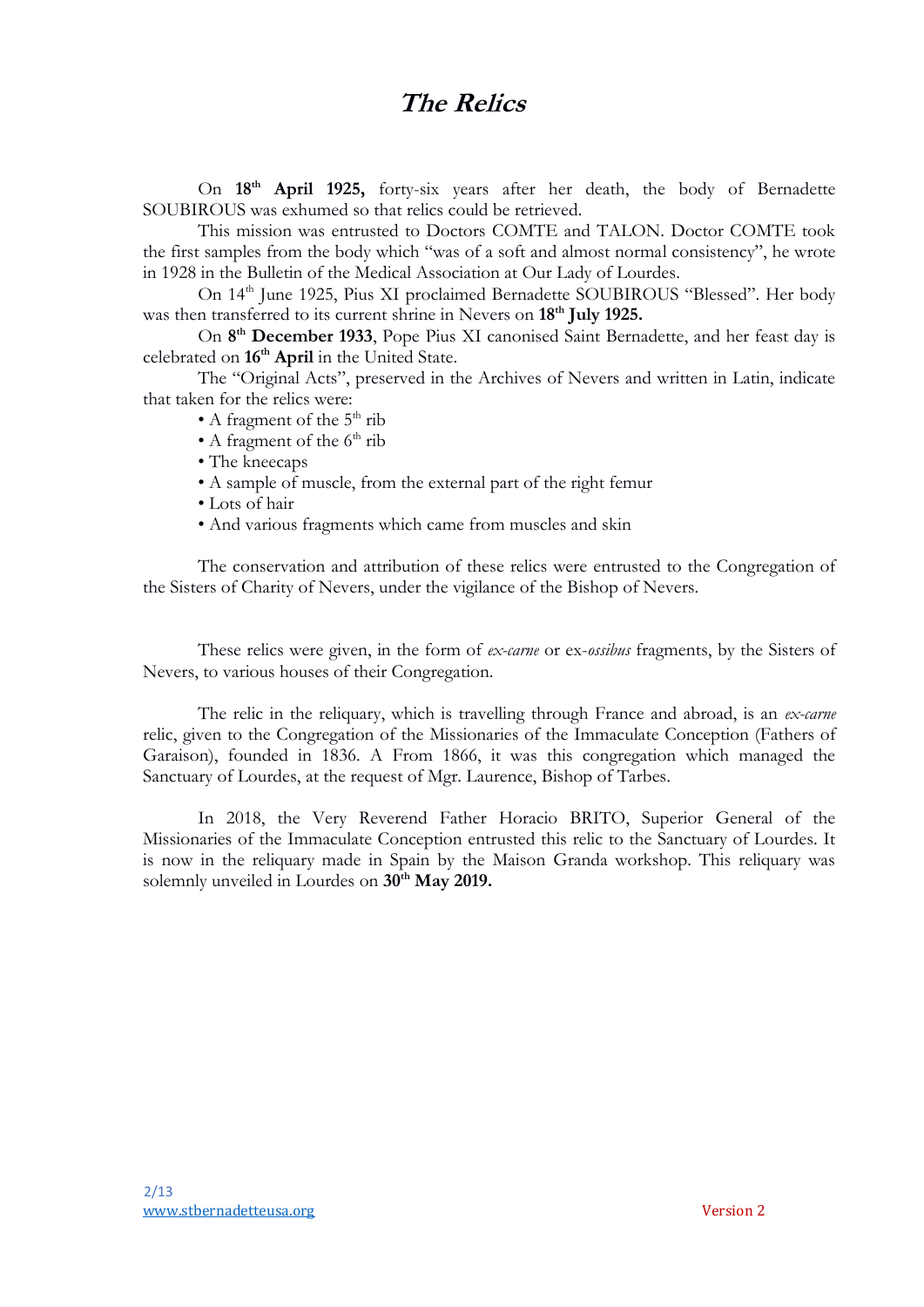## **Technical information**

#### **The Reliquary**

Length: 44,5cm<br>Height: 98cm Height: 98cm<br>
Weight: 60kg<br>
Weight: 23kg<br>
Weight: 23kg

**Reliquary dimensions**<br> **Reliquary flight case**<br> **Reliquary flight case**<br> **Reliquary flight case**<br> **Reliquary flight case** Width: 44,5cm<br>
Length: 44,5cm<br>
Length: 44,5cm<br>
Width: 58cm<br>
Width: 58cm Weight: 23kg



## **The Statue of Our Lady of Lourdes**

## **Dimensions of the statue Statue flight case**<br>Length: 46cm<br>Length: 5 Length: 46cm<br>
Width: 42cm<br>
Width: 155cm<br>
Width: 155cm

Weight:  $9.8kg$ 

Width: 155cm<br>Height: 48cm Height: 145cm<br>
Weight: 9.8kg<br>
Weight: 24kg



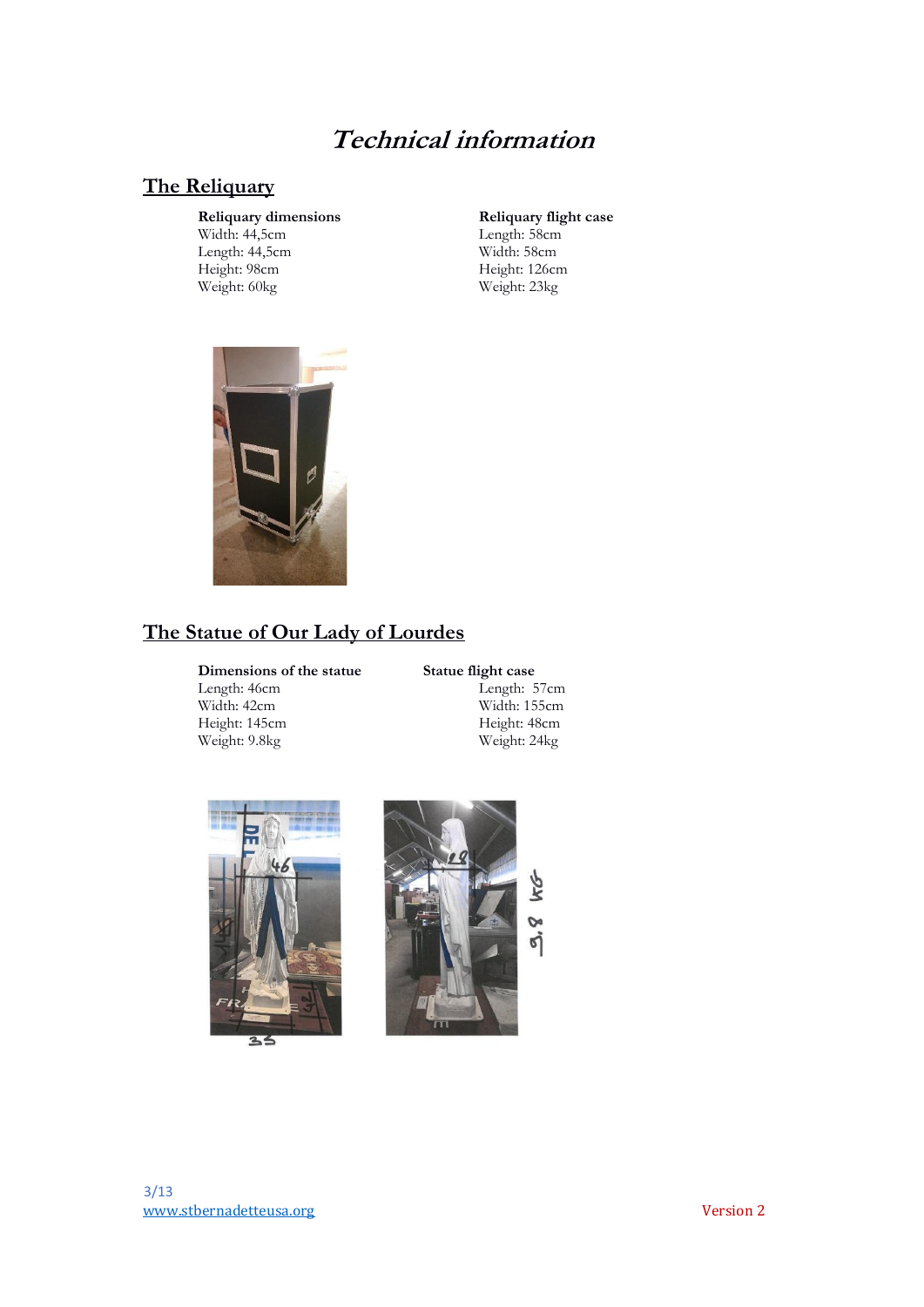### **The Stretcher**

**Dimensions**

Width: 80cm Length: 221 cm Height: 20 cm Weight: 23kg



## **2 Rolls ups figuring St Bernadette and Our Lady of Lourdes**

Height :200 cm<br>
Length: 90 cm x<br>
Width: 15 cm Length:  $90 \text{ cm} x$ Width: 15 cm

**Dimensions (open) Dimension in travel bag**<br>Height :200 cm **Dimension in travel bag**<br>Length: 90 cm

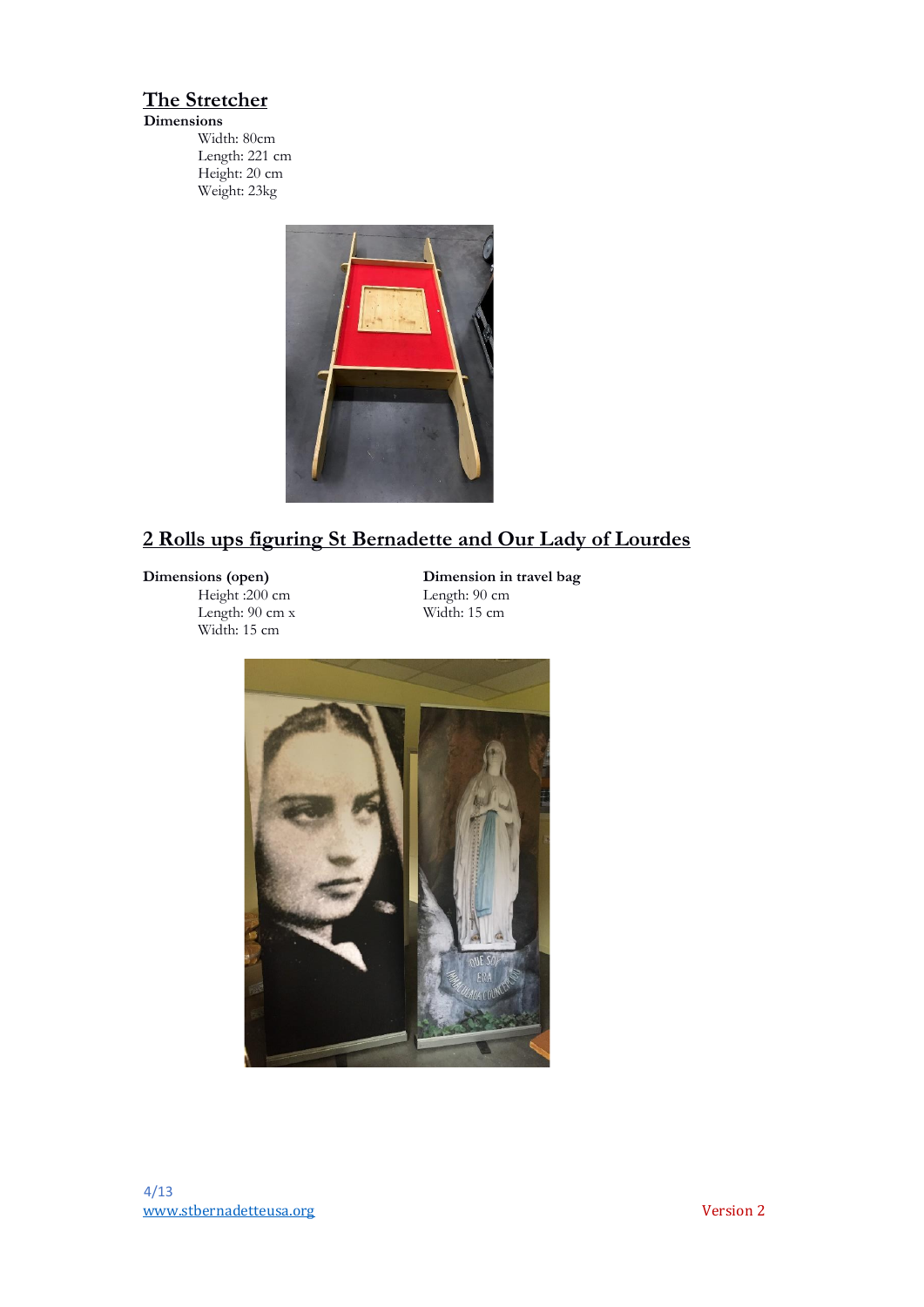#### **LOURDES WATER**

**containers of 10 litres**

Dimensions Length: 19 cm Width: 20 cm Height: 35 cm



### **FLYER of the Sanctuary of Lourdes**

Width: 9 cm Height: 21 cm



### **Devotional image of Our Lady of Lourdes**

Width: 9 cm Height: 13 cm

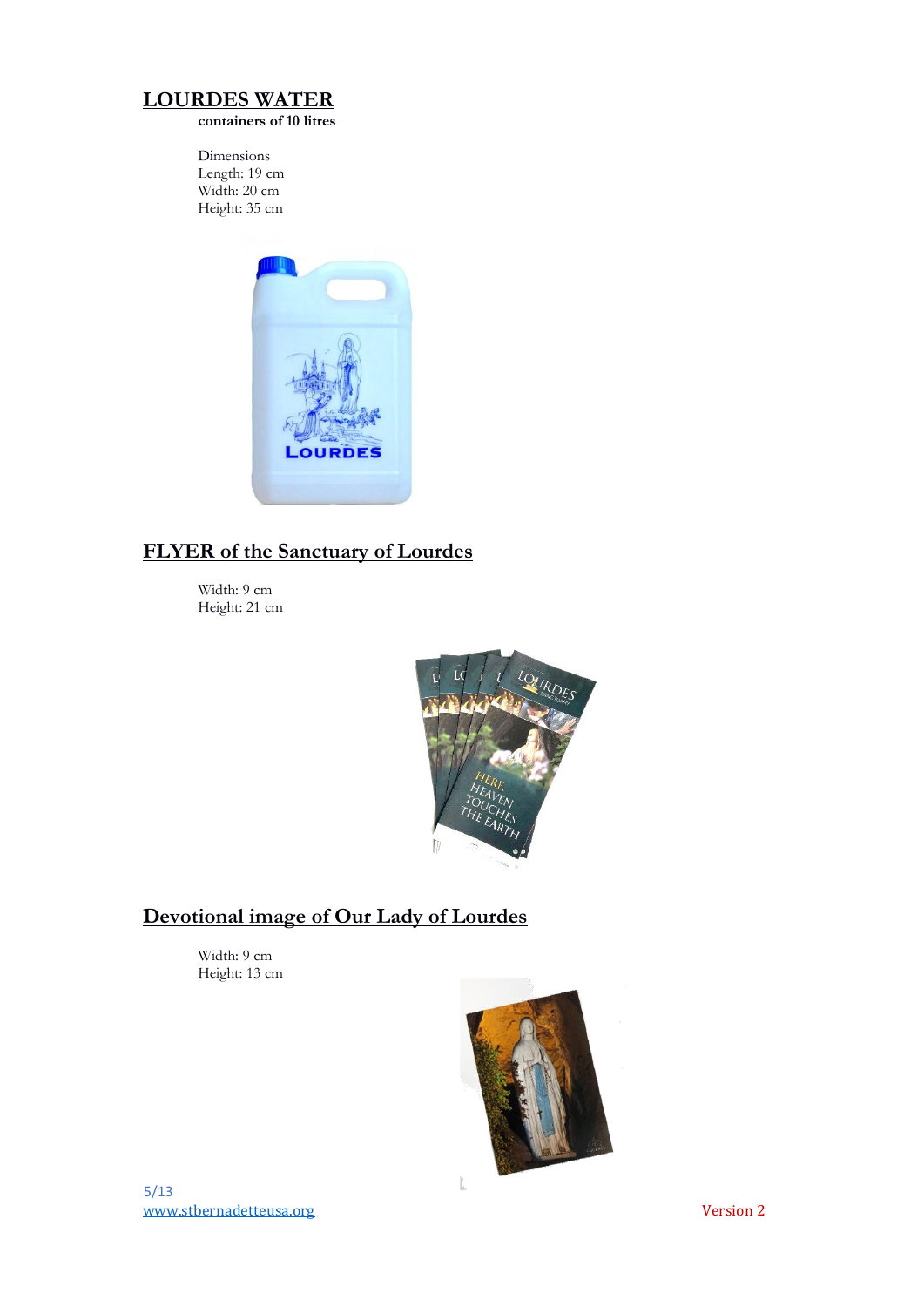## **Example of exposition of the Relics in a church**

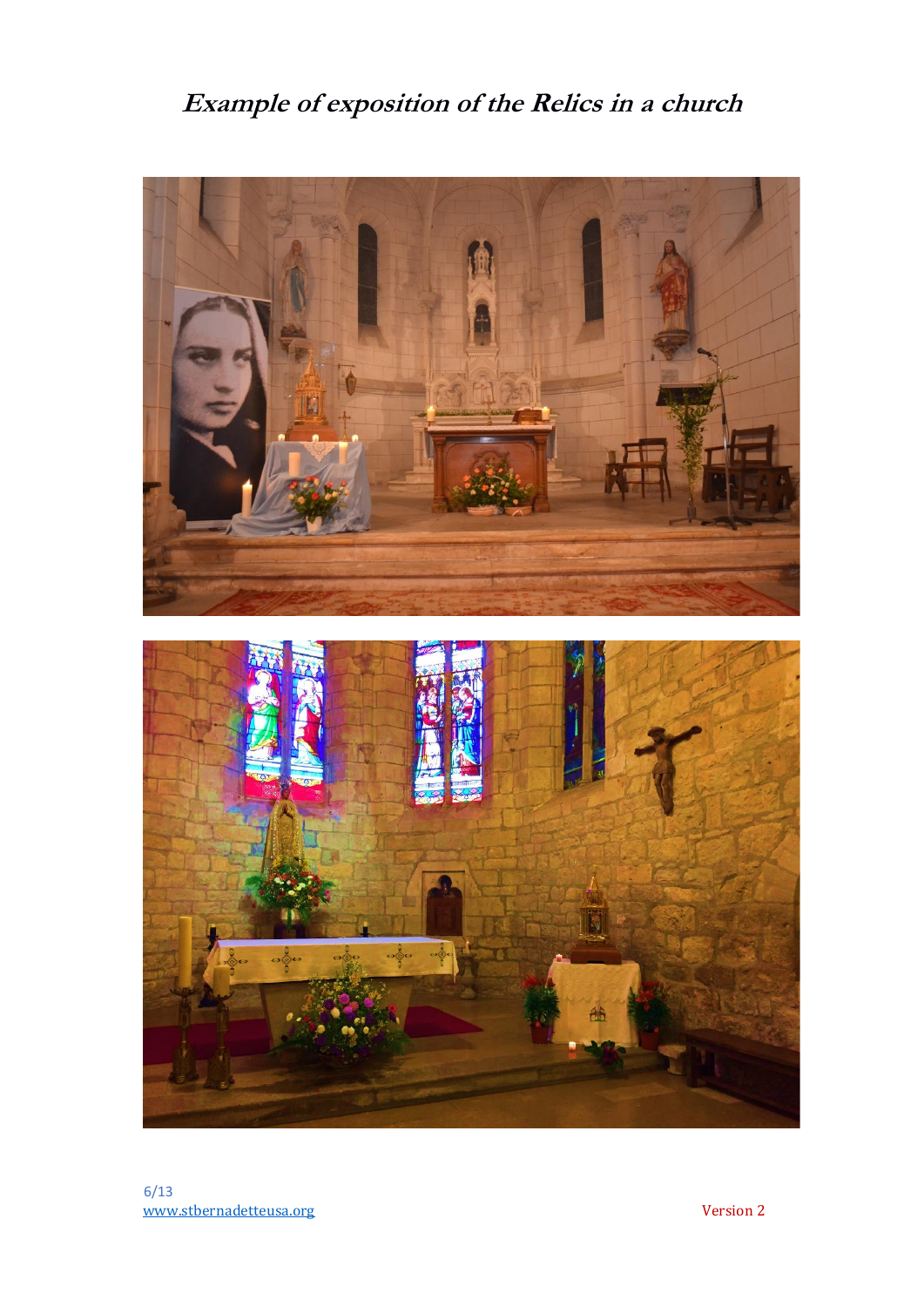## **What to do before the visit of the Relics.**

#### **1. Official request of the Relics of St Bernadette**

Any request for the loan of the reliquary must come from the local bishop. The Sanctuary of Lourdes responds according to the requests it receives and according to a schedule that it sets up.

#### **2. Designation of a responsible person**

The local bishop should indicate to the Sanctuary who is responsible for the organization and management of the pilgrimage. This person is the one with whom the Sanctuary will prepare the pilgrimage.

#### **3. General Agreement**

Once the destination has been confirmed, the Sanctuary will send an agreement for the provision of the reliquary. It should be signed by the person responsible and countersigned by the Sanctuary of Our Lady of Lourdes.

#### **4. Program creation**

The programme for the reliquary's excursion should be decided in advance, and the Sanctuary can assist in its development. Once established, the programme must be sent to the Sanctuary for validation. For reasons of insurance and liability, full details of the places of celebration, transfers from one place to another, the timetable, and means of transport used must be included.

In addition to the material preparation of the programme, special attention should be paid to its spiritual preparation. The Sanctuary has many documents available to help the organizer. (See What to do during the visit.)

#### **5. Communication tools and requirements**

The Sanctuary of Lourdes provides a communication guide and tools to prepare for an organized, efficient, and spiritually rewarding visit.

As tools, the Sanctuary provides press release, photos, video, logos, etc… They will be downloaded on www.stbernadetteusa.org

The Sanctuary of Lourdes requires advertising the event to ensure as many of the faithful as possible can interact with the relics of St Bernadette:

- o All hosting dioceses should advertise the visit of the relics, minimally in diocesan publications but also via email communications and social media, to the both the clergy and lay faithful of the diocese.
- o Use logos of the Sanctuary of Lourdes and logos of the partners of the Sanctuary (The Hospitality of Miami, The Hospitality Our Lady of Lourdes – North American Volunteers, and the Sovereign Order of Malta) in your communications.
- o Use the official logo of the visit of the relics in your communication.
- o Provide short description and history of the Apparitions in Lourdes and of the Sanctuary of Lourdes in your communications and minimally on your diocese or parish website.
- o Mention copyright when using a picture provided by Sanctuary of Lourdes: ©, Sanctuary of Our Lady of Lourdes, Pierre Vincent, do not reproduce without written authorization, do not use for commercial purpose.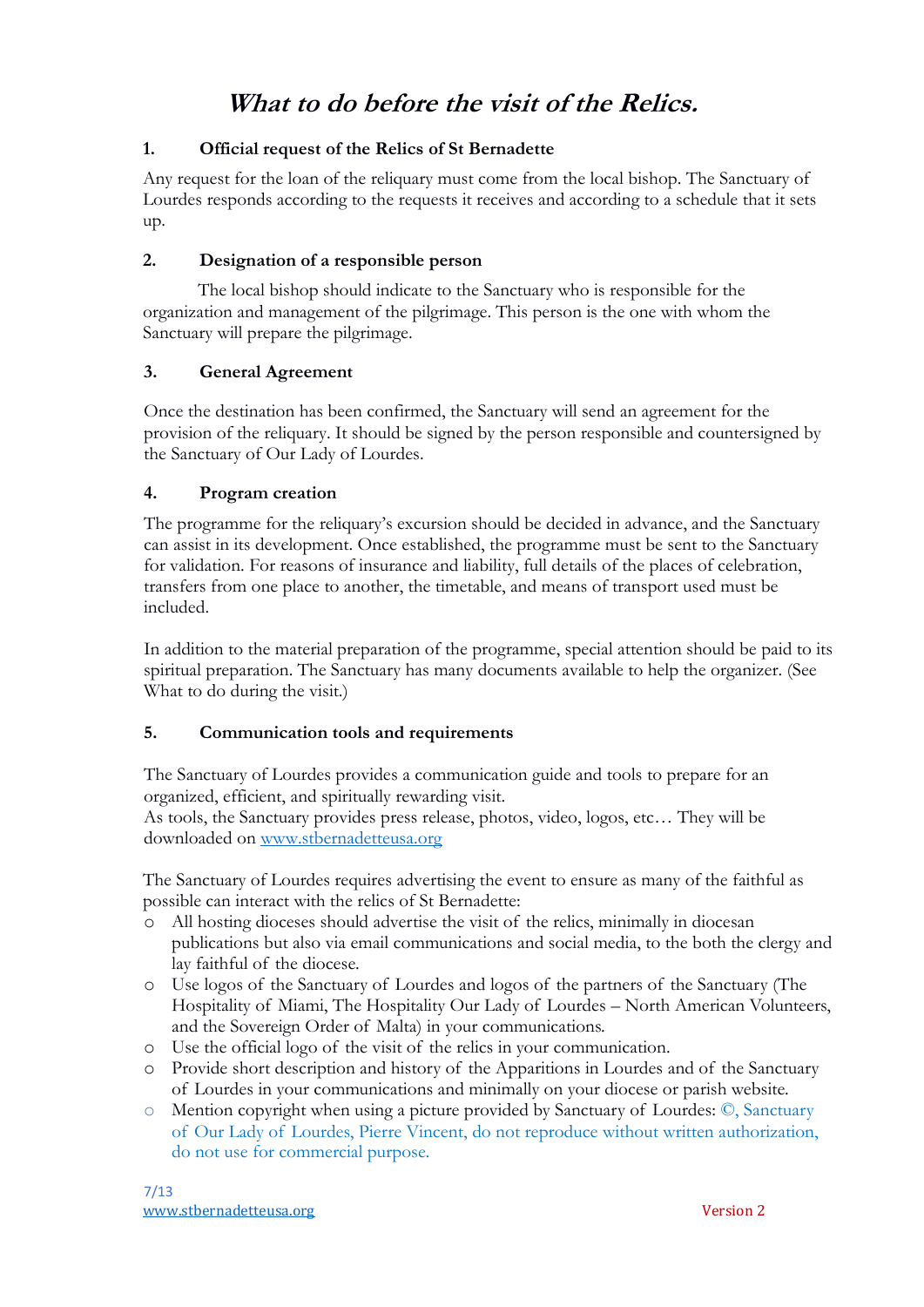o Each hosting diocese website should contain a link to the official website of the Sanctuary Our Lady of Lourdes www.lourdes-france.org/en and to the official website of the U.S tour: www.stbernadetteusa.org

#### **6. Transport and custody of the Reliquary**

The transport of the Reliquary and other items are entrusted to the transport company Clover Group (https://clover.group/)

The Reliquary will travel by air from Lourdes (FR) to the USA where it will be transferred to a dedicated van. The Reliquary will be equipped with a GPS, thus enabling people to follow the journey throughout the Tour. The van will also be identifiable on the road by it's logos.

#### **7. Insurance**

Throughout the pilgrimage, the reliquary is provided by the Sanctuary of Our Lady of Lourdes. The Sanctuary of Lourdes has contracted a specific insurance for the pilgrimage.

Each hosting diocese or Parish must send to the Sanctuary the planned programme and the places where the relics will stay.

In the event of the disappearance of or damage to the reliquary in an unplanned or unspecified location, the insurance will be invalidated, and any costs incurred will be charged to the diocese that is hosting the reliquary.

Consequently, the reliquary cannot be taken to places other than those scheduled in the agreement with the Sanctuary of Our Lady of Lourdes.

#### 8. **Expenditure in relation to the Relics**

Insurance costs for the Reliquary will be covered by the Sanctuary of Lourdes. All other costs will be met by the hosting diocese: transport, accommodation for the driver, communication, …

The total cost of the transport of the Reliquary and the other items (statue OLOL, water, stretcher, …) is divided by the number of dioceses receiving the relics. This is estimated between \$US 2,400 and 2,800.

Each diocese is free to organize good will collections or fundraisers to help them cover the cost.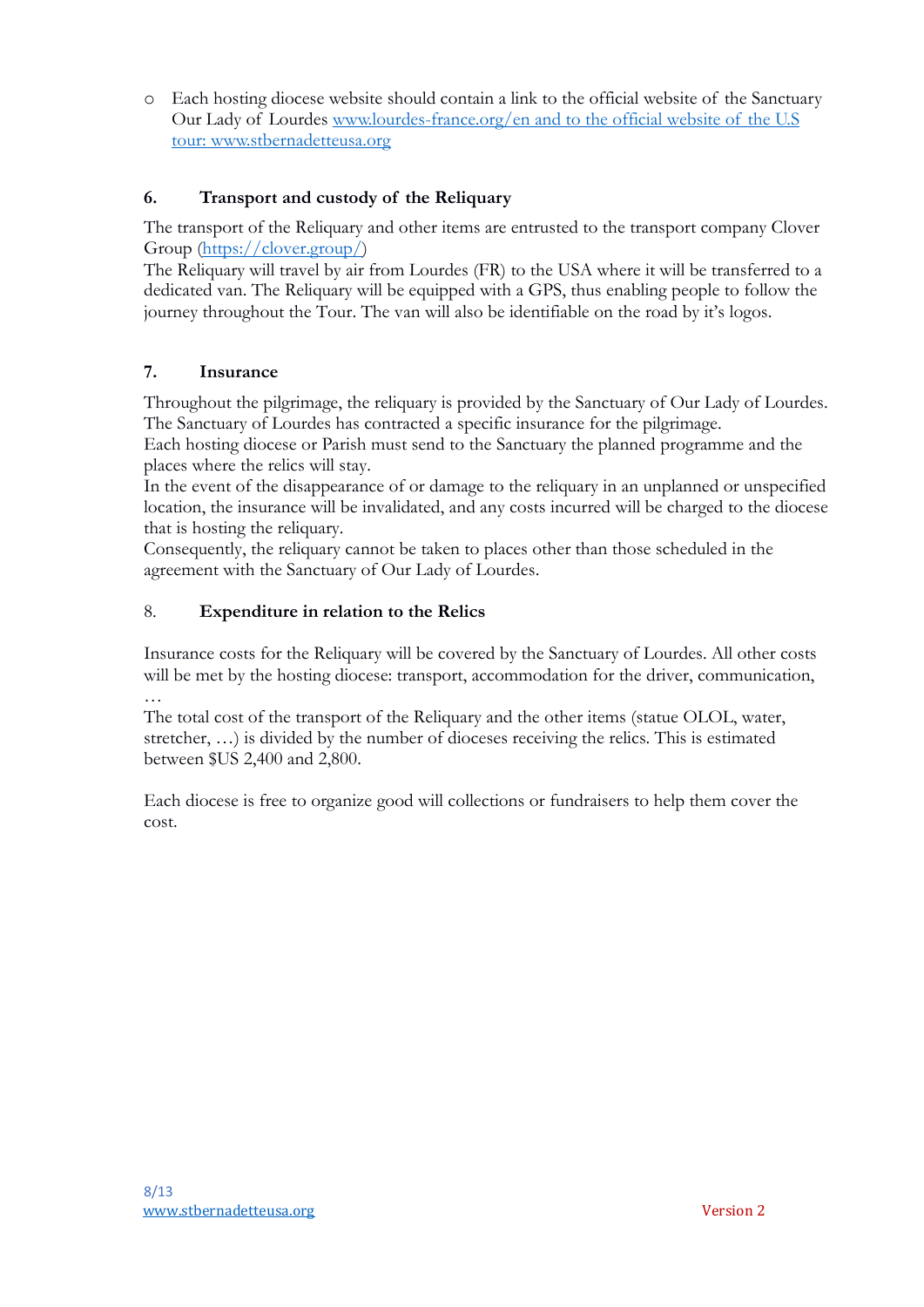## **What to do during the visit of the Relics**

#### **1. The visit of the relics**

It is up to the applicant to organize the pastoral programme for the duration of the visit of Saint Bernadette's relics.

#### **To facilitate this, the Sanctuary of Our Lady of Lourdes provide:**

- Pictures / prayers of the Virgin Mary and of Saint Bernadette
- A presentation of the message of Lourdes
- Leaflets from the Sanctuary of Lourdes
- A practical information guide (this document)
- A liturgy and celebrations guide:
	- o with the ritual and lectionary for the 2 masses: Saint Bernadette and Our Lady of Lourdes,
	- o with the Marian Torchlight Procession
	- o with the ritual for the Water Gesture
	- o with the novena to Our Lady of Lourdes
	- o With examples for a 3-days programme for the visit of the Relics
- A Communication guide and tools

Material can be download on the website of the tour: www.stbernadetteusa.org

#### **Example of programme**

The Sanctuary of Lourdes and their American partners are happy to assist with and offer resources to enhance the Diocesan Program for the Relic Tour of St Bernadette, to include

- **Possible guest speakers**
- **Possible volunteers** to assist with the logistic, celebrations, etc.
- **Official video "Story of the Marian Apparitions in Lourdes"**
- **Video about the healing and miracles in Lourdes**
- **A Lourdes Virtual Pilgrimage ExperienceTM** : A prayerful, interactive pilgrimage experience offered by an in-person guide to include projected images, touching pieces of the grotto rock, Lourdes Water, sharing the story of the apparitions, the message of Lourdes and more. A plenary indulgence is granted for this experience, under the usual conditions. This can be especially tailored to school children, adults, as well as other specialized communities such as nursing home residents and prisoners. **Available in English and Spanish**
- **Catechetical Resources for School-age Children**
- **Video testimony of pilgrims**: *My Lourdes Faith Journey* series, 9 previously aired episodes on EWTN.
- **Information** for making pilgrimage to Lourdes or serving the sick in Lourdes

#### **2. Veneration of the reliquary**

The veneration of the relics is by exposition. It is recommended that, as in Lourdes, any processions are made with the statue of Our Lady of Lourdes and that the reliquary is left exposed inside the church. Any processions with the reliquary must be clearly indicated as such in the programme sent to the Sanctuary.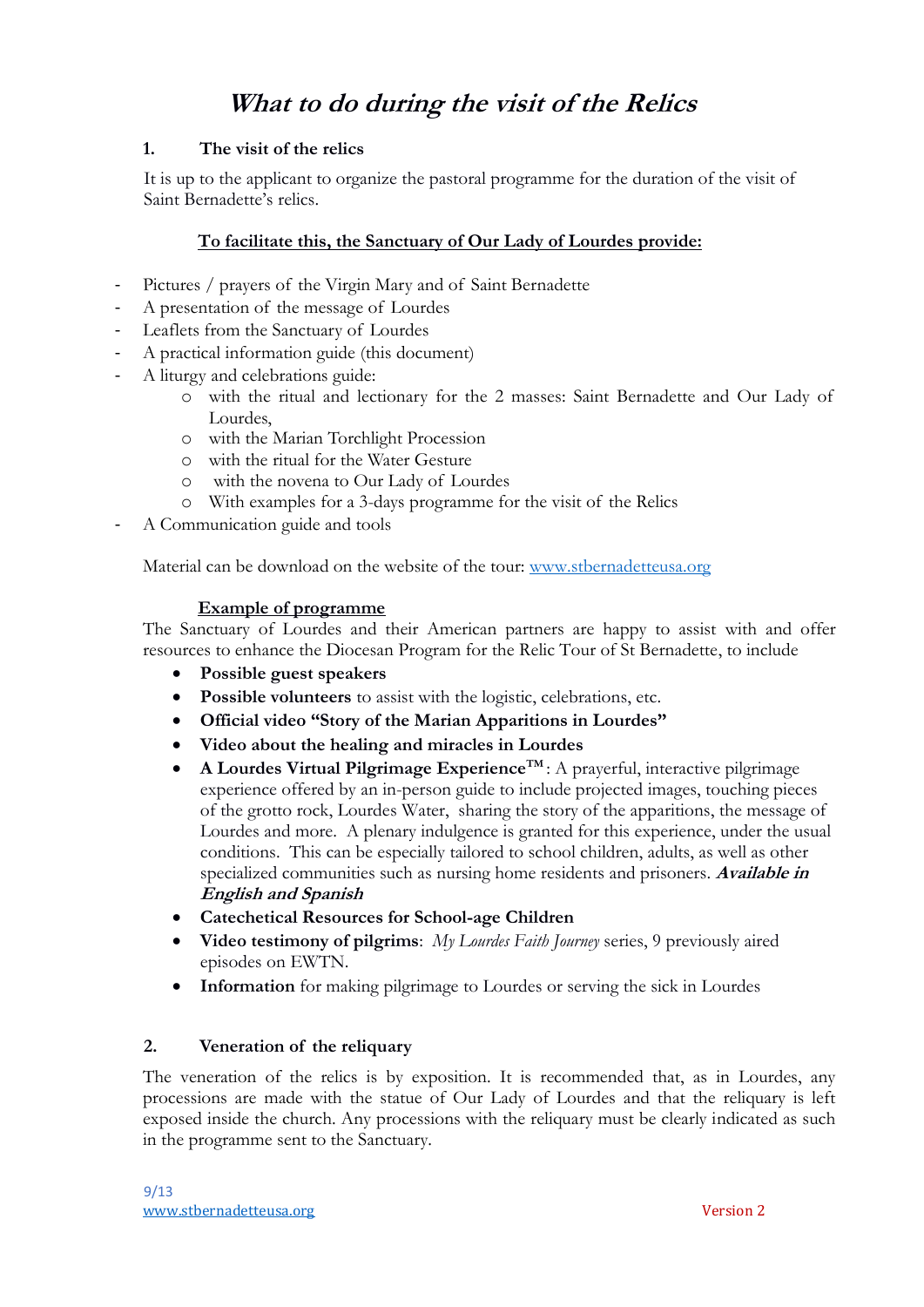#### **3. LOURDES Water**

It is recommended to use the Lourdes water to sprinkle the faithful due to the limited amount provided.

#### **4. Security**

During the veneration of the faithful, it is essential to leave someone guarding the reliquary and keep the reliquary in safe and secure places.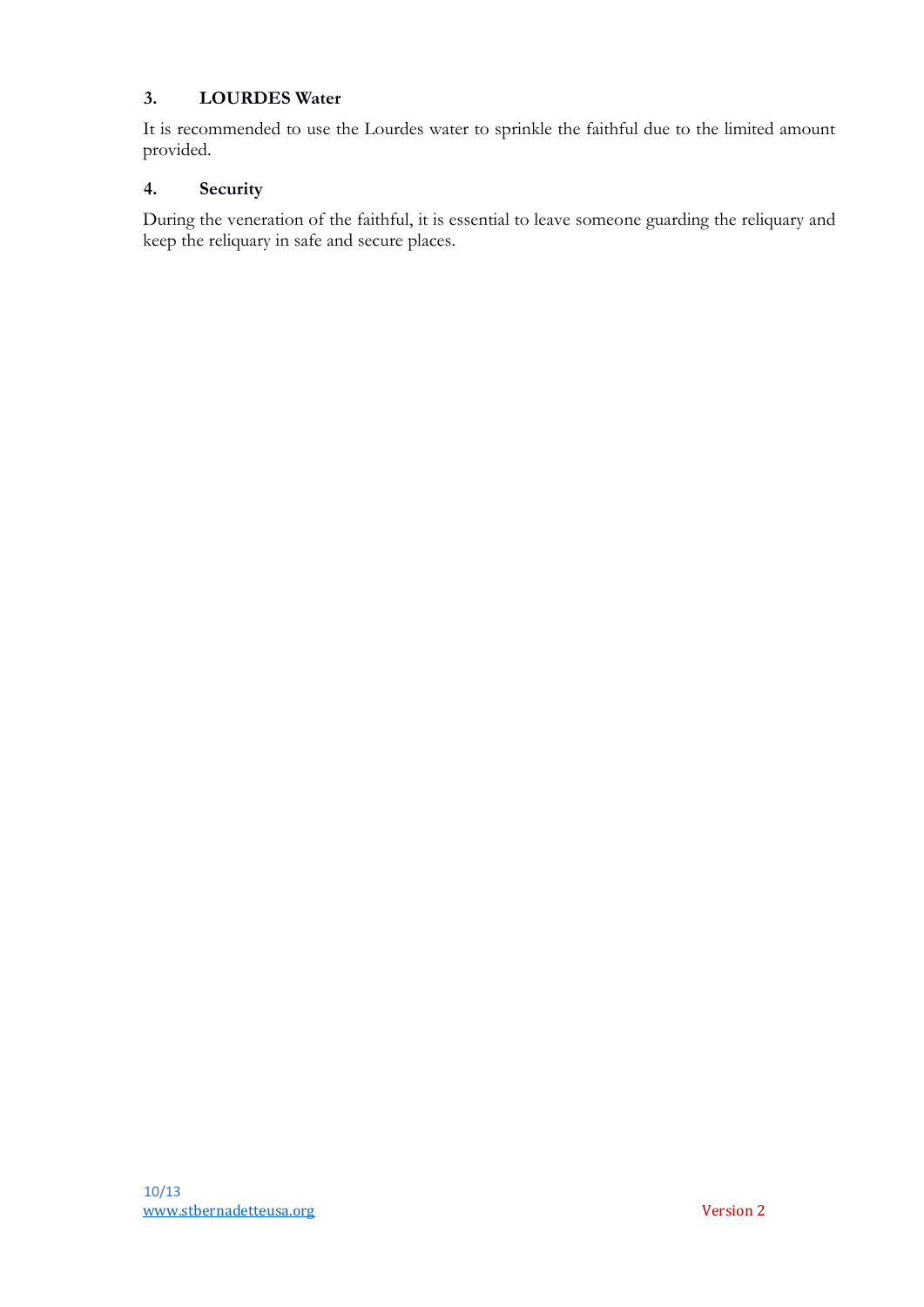## **What to do after the visit of the Relics.**

#### **1. LOURDES Water**

If you require more water after the visit of the relics, please order it directly from the Sanctuary of Lourdes by sending an e-mail to stephanie.shaw@lourdes-france.com

Please ensure that you only order from the Sanctuary as there are many fraudulent websites selling water. Commercial use of Lourdes water is strictly prohibited.

#### **2. Thanksgiving**

Often many people will not be able to access the relics. So, it is also important to be able to take pictures of Saint Bernadette to those who are unable to come, to organize a mass of thanksgiving, to report on the pilgrimage in the diocesan and parish news bulletins, on websites, and social media networks. In short, to share the joy of this visit.

#### **3. Donations and Mass offerings**

During this visit, it is possible that some of the faithful will want to donate to the Sanctuary or request that masses be celebrated. It is up to the organizer to send these gifts and intentions, in full and without charge, to the Sanctuary of Our Lady of Lourdes.

This can be done by bank transfer to the Sanctuary of Our lady of Lourdes.: IBAN : FR76 3000 3020 5100 0372 6275 109 BIC : SOGEFRIPP

Please, name the bank transfer as following: "RELICS OF ST BERNADETTE"

#### **4. Communication after the visit of the Relics**

Photos, videos, etc. taken during the visit (layout of the venues and the reliquary when it is exposed to the veneration of the faithful, masses, processions, vigils ...) should be sent to the Sanctuary of Our Lady of Lourdes so that we can record the visit, celebrate it on our website, and share it with as many people as possible.

Please send them to Pauline.broque@lourdes-france.com

#### **5. Feedback concerning the visit of the relics**

The Sanctuary of Lourdes would like to hear about the visit of the relics to your diocese. We would be grateful for a report that shares the highlights of the visit and some of the graces received during the visit. We would also like to know how we can be of assistance to you in further developing the grace of Lourdes in your diocese and strengthening the ties that bind us.

Please send it to Pauline.broque@lourdes-france.com

#### **6. Continue to live and receive the grace of Our Lady of Lourdes in your diocese**

Here are a few suggestions to keep alive - and possibly extend - the spiritual fruits of the visit of the relics to your parish/diocese: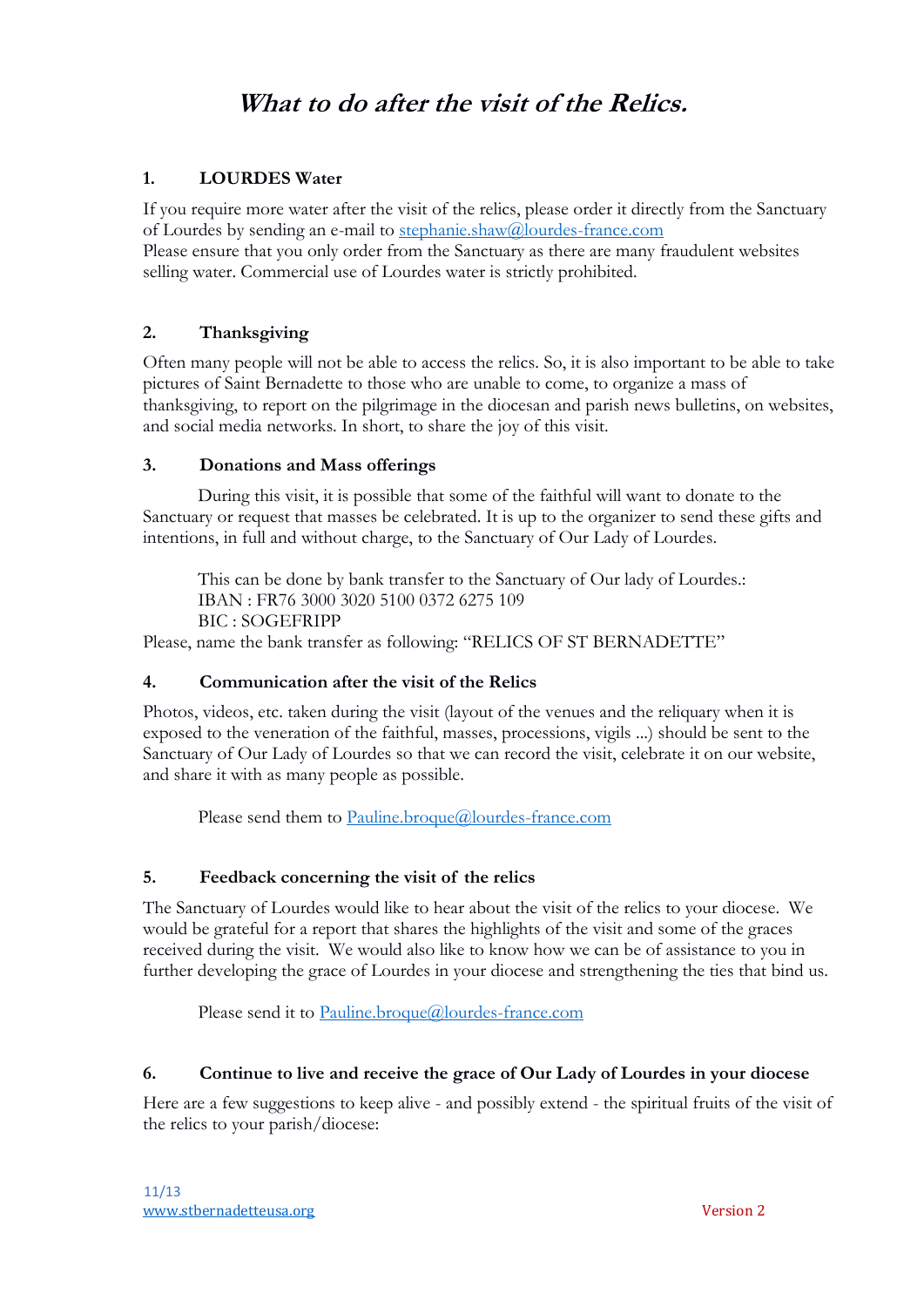- Organize a Marian procession each 11 of February on the Feast Day of Our Lady of Lourdes and World Day of the Sick
- Come to Lourdes on a pilgrimage
- Create a Hospitality Our Lady of Lourdes in your diocese to serves the sick, poor, or suffering
- Request a Lourdes Virtual Pilgrimage Experience™ in your diocese, parish, school, or other facility